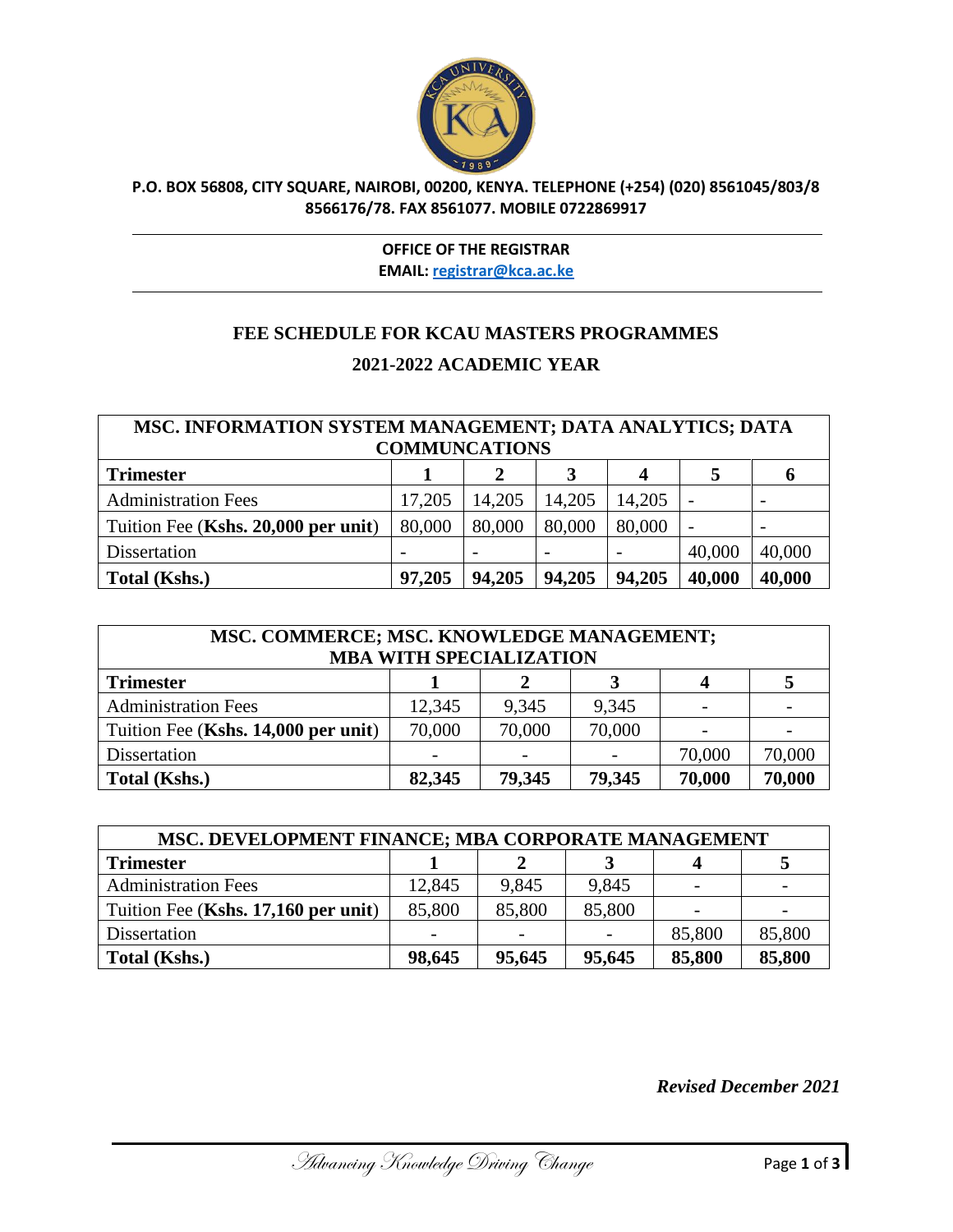| <b>MASTER OF ARTS COUNSELLING PSYCHOLOGY</b> |        |        |        |        |        |
|----------------------------------------------|--------|--------|--------|--------|--------|
| <b>Trimester</b>                             |        |        |        |        |        |
| <b>Administration Fees</b>                   | 12,095 | 9,095  | 7,725  |        |        |
| Tuition Fee (Kshs. 11,000 per unit)          | 66,000 | 66,000 | 22,000 |        |        |
| <b>Assessment Practicum</b>                  |        |        | 5,000  |        |        |
| Dissertation                                 |        |        |        | 50,000 | 50,000 |
| <b>Total (Kshs.)</b>                         | 78,095 | 75,095 | 34,725 | 50,000 | 50,000 |

| <b>MASTER OF EDUCATION</b>          |        |        |        |        |        |
|-------------------------------------|--------|--------|--------|--------|--------|
| <b>Trimester</b>                    |        |        |        |        |        |
| <b>Administration Fees</b>          | 11,805 | 8,265  | 8,265  |        |        |
| Tuition Fee (Kshs. 11,000 per unit) | 44,000 | 33,000 | 33,000 |        |        |
| Dissertation                        |        |        |        | 44,000 | 44,000 |
| Total (Kshs.)                       | 55,805 | 41,265 | 41,265 | 44,000 | 44,000 |

| <b>MASTER OF EDUCATION LEADERSHIP AND MANAGEMENT</b> |        |        |        |        |        |
|------------------------------------------------------|--------|--------|--------|--------|--------|
| <b>Trimester</b>                                     |        |        |        |        |        |
| <b>Administration Fees</b>                           | 12,345 | 9,345  | 9,345  |        |        |
| Tuition Fee (Kshs. 11,000 per unit)                  | 48,000 | 48,000 | 47,000 | 11,000 | 11,000 |
| Dissertation                                         |        |        |        | 44,000 | 44,000 |
| Total (Kshs.)                                        | 60,345 | 57,345 | 56,345 | 55,000 | 55,000 |

Fees are Payable in 3 installments;

| 1 <sup>st</sup> Installment | $2nd$ Installment | 3rd Installment |  |
|-----------------------------|-------------------|-----------------|--|
| 50%                         | 30%               | 20%             |  |

*NB: Installment payments carry an extra charge of Kshs. 1,500*

Fees is payable by bankers cheque or direct bank deposits to one of the following KCAU bank account numbers:

- **1. Standard Chartered, Ruaraka Branch** Account number 0102001171100, bank code: 002, Swift code: SCBLKENX
- **2. Barclays Bank, Westlands Branch** Account number 1352178, bank code: 073, Swift code: BARCKENX